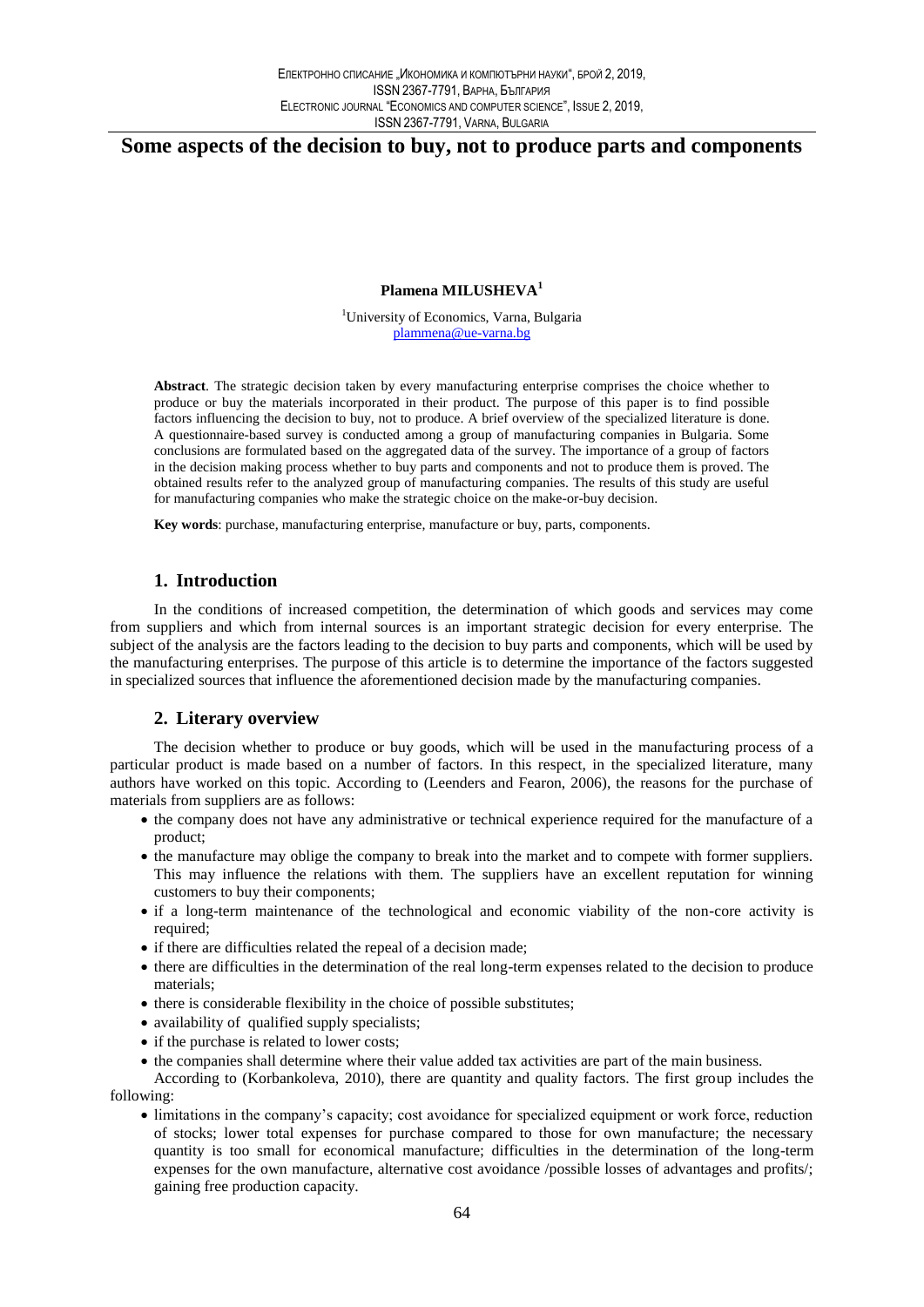The quality factors include the following:

 sharing the financial risk with the supplier; higher flexibility in the choice of a substitute; there is environmental insecurity; availability of a competent supplier, specialized equipment or patents; increase of expenditure transparency; possible control over the supplier's quality; there is competition among suppliers; lack of technical experience and know-how for the product's design and manufacture; need to keep track of new technologies, market opportunities and customer needs; the supplier offers a production technology, specialized research and know-how.

Another specialist (Blagoev, 2010) considers that the decisions are usually made on the grounds of two criteria – expense level and achieved quality level. For (Anikina and Rodnikoy, 2011) the arguments supporting the decision for purchase are as follows:

- lack of production capacity and personnel;
- possible choice of alternative sources on the market which may cover the quality requirements, reliability, etc.
- the purchase expenses are lower than the production expenses;
- optimization of the inventory costs;
- supplier's know-how or patent

According to Koraliev, 2013/ the factors supporting the decision to use suppliers are as follows:

- lack of administrative or technical experience for the manufacture of the necessary goods or services;
- opposed interests with former suppliers which may influence the relations with other suppliers or customers;
- excellent reputation of suppliers and possible achievement of complex purchase and supply;
- required maintenance of long-term technological and economic viability of the non-core activities;
- there are difficulties in the determination of the long-term expenses related to the decision for own manufacture;
- high flexibility in the choice of the available sources and product substitutes.

According to (Dibskaya, 2013), the reasons for choosing the purchase instead of manufacture are as follows:

- discharging management personnel and focusing on the main activity;
- decreasing the expenses
- compliance with the commitments with the supplier;
- gaining technical and management advantages;
- lack of production capacity;
- decreased inventory costs
- access to alternative sources, insufficient management and technical resources;
- cooperation with a supplier, products with protected patent.

It may be argued that the topic on decision making related to the choice whether to purchase or produce is permanently discussed in the specialized literature. A number of authors /not limited to the aforementioned ones/ focus on the various aspects taken into consideration in the decision making process. All the authors try to make a more complete and accurate interpretation of them. The most accurate interpretation of the factors seem to be one given by Korbankoleva and they are used in the formulation of answers to the questions asked.

## **3. Results of the survey conducted among a group of Bulgarian manufacturing companies.**

Concerning the overview of the specialized literature, what is interesting is the importance of many of the aforementioned factors for a group of manufacturing companies in the decision making process related to the choice whether to buy and not produce the materials used in their products. In order to gather a source data related to the topic, а standard personal questionnaire has been used. The companies have been asked the following questions: 1/ What is the approximate percentage of the parts and components used in a particular product that are produced in the plant and what is the percentage of the parts and components bought from other companies? 2/ How often does the company take into consideration the following factors in the decision not to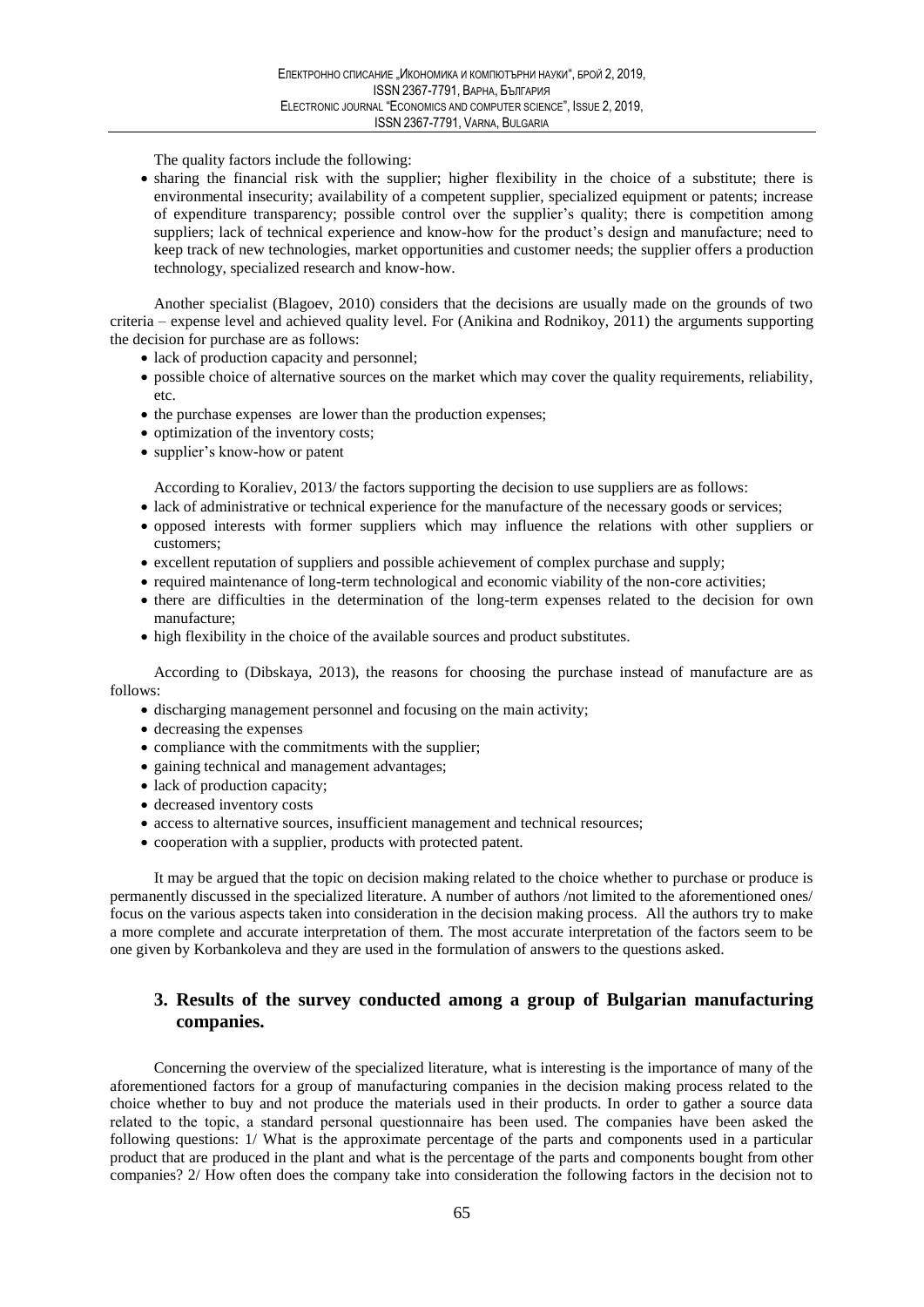produce on their own the parts and components and to buy them from other companies? The companies providing answers have been given the option to reply to the second question according to a scale from 1/does not influence/ to 5 /influences considerably/ and to assess the degree of influence of the factors.

44 manufacturing companies chosen at random participated in the survey. There are representatives of micro-, small-, medium- and large-sized companies among them. The period of survey is from April 2018 to February 2019. The conclusions made refer to the interviewed companies. Among the interviewed manufacturing companies, the small-sized companies have the largest share (34 %). They are followed by the medium-sized ones (31 %), large-sized (25 %) and micro-sized (10%). The sample includes mostly manufacturers in the field of the food sector – 23 %, followed by the representatives of light industries – 18 %, construction – 18 %, mechanical engineering – 16 %, clothing and textile – 14 %, chemical industry, etc. – 11 %. The following results have been obtained.

- $\checkmark$  80% of the manufacturing companies choose to manufacture and buy the parts and components used in the final product;
- $\checkmark$  the percentage of purchased and manufactured parts and components is different with a predominant number of companies choosing to buy the materials;
- $\checkmark$  18% of the interviewed companies buy entirely the materials used in their product;
- $\checkmark$  2% of the companies manufacture entirely the materials used.

It has been established that the decision not to produce and buy the materials, parts and components, in the companies subject to the survey, is made on the basis of the following factors having the strongest influence /assessed with 4 and 5/ :

 $\checkmark$  Lower expenses – 84% of the companies;

- $\checkmark$  Difficulties in the determination of the long-term expenses 70% of the companies
- $\checkmark$ Influential supplier /manufacturer/ 65%
- $\checkmark$  Availability of a large number of suppliers on the market and competition among them 51%
- $\checkmark$  Difficulties related to the manufacturing  $-47\%$  of the companies;
- $\checkmark$  Lack of technical experience and know-how for the manufacturing  $-42\%$
- $\checkmark$  A shorter period of customer order performance– 37% of the companies;
- $\checkmark$  A higher product quality assurance  $-23\%$  of the companies;
- $\checkmark$  Production load alleviation 23% of the companies;
- $\checkmark$  Reduction od stocks 21%
- $\checkmark$  Possible control over the supplier 14%
- $\checkmark$  Free production capacity 14%

Among the analyzed companies, one only manufactures entirely all the materials used in their products. The rest of them buy entirely or partially parts and components. Among the second group, the purchased materials prevail. All the aforementioned factors are more or less taken into consideration by the companies. Those with the highest degree of influence are as follows: lower expenses, difficulties in the determination of the long-term expenses, influence of the supplier and the availability of choice on the market. For a small number of companies, the opportunity to control the suppliers is extremely important for making the decision for purchase. When the companies compete with each other through their supply chains, the small percentage of this group is interesting and the result shall be taken into consideration in future surveys concerning the opinion of the respondents. There is a small percentage of companies having their own free production capacity, so the lack of it does not have a high degree of influence.

#### **4. Conclusion**

The results obtained from the survey lead to the following conclusions:

First. A great part of the aforementioned factors leading to the decision of purchase have been described by various authors and have been taken into consideration by the surveyed companies. There are some factors that do not get enough attention and consideration.

Second. The obtained results refer to the analyzed group of manufacturing companies. The analyzed factors and their degree of influence are different in each particular case.

Considering the conclusions made and as a result of the changes occurred in the external and internal environment as well as in the strategy and goals of the companies, it is necessary to consider, at regular intervals, the decision to buy and not to produce parts and components at a strategical and tactical level.